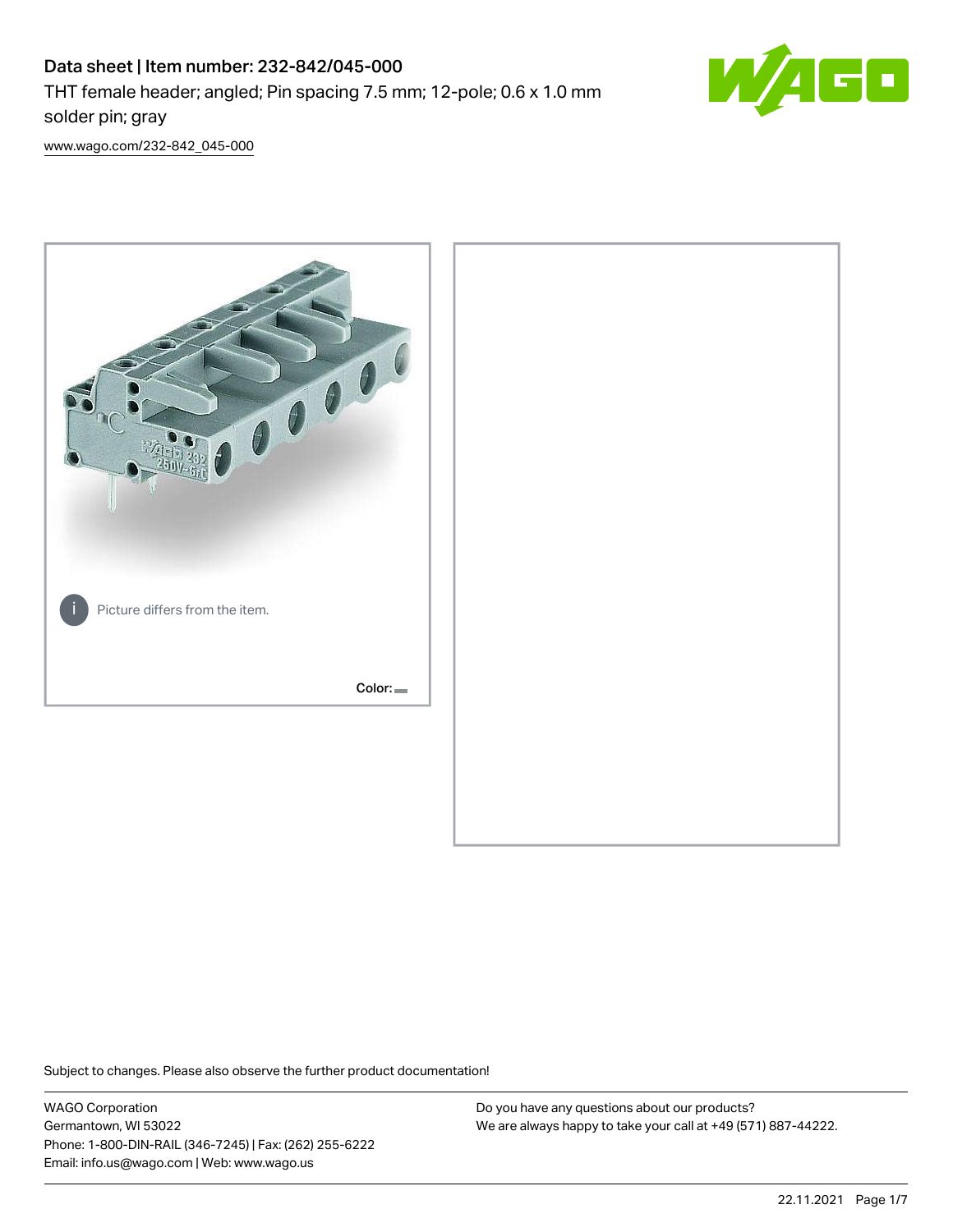

Dimensions in mm

L = (pole no. − 1) x pin spacing + 5 mm + 1.5 mm

2- to 3-pole female connectors – one latch only

#### Item description

- **H** Horizontal or vertical PCB mounting via straight or angled solder pins
- For board-to-board and board-to-wire connections
- Touch-proof PCB outputs  $\blacksquare$
- $\blacksquare$ Easy-to-identify PCB inputs and outputs
- $\blacksquare$ With coding fingers

Subject to changes. Please also observe the further product documentation! Data

WAGO Corporation Germantown, WI 53022 Phone: 1-800-DIN-RAIL (346-7245) | Fax: (262) 255-6222 Email: info.us@wago.com | Web: www.wago.us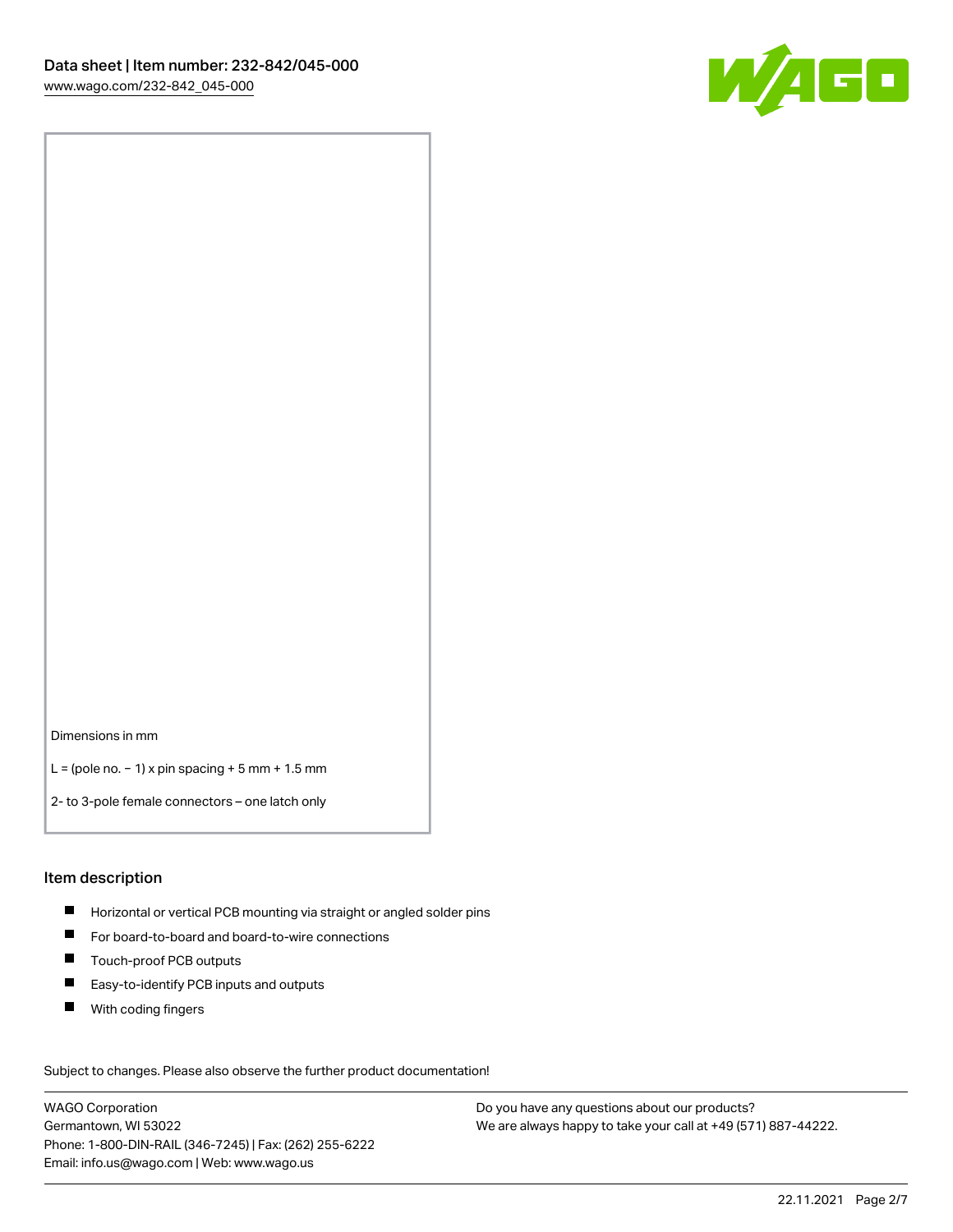W/AGO

# Data Notes

| Safety information 1 | The <i>MCS – MULTI CONNECTION SYSTEM</i> includes connectors<br>without breaking capacity in accordance with DIN EN 61984. When<br>used as intended, these connectors must not be connected<br>/disconnected when live or under load. The circuit design should<br>ensure header pins, which can be touched, are not live when<br>unmated. |
|----------------------|--------------------------------------------------------------------------------------------------------------------------------------------------------------------------------------------------------------------------------------------------------------------------------------------------------------------------------------------|
| Variants:            | Other pole numbers<br>3.8 mm pin projection for male headers with straight solder pins<br>Gold-plated or partially gold-plated contact surfaces<br>Other versions (or variants) can be requested from WAGO Sales or<br>configured at https://configurator.wago.com/                                                                        |

# Electrical data

## IEC Approvals

| Ratings per                 | IEC/EN 60664-1                                                        |
|-----------------------------|-----------------------------------------------------------------------|
| Rated voltage (III / 3)     | 500 V                                                                 |
| Rated surge voltage (III/3) | 6 kV                                                                  |
| Rated voltage (III/2)       | 630 V                                                                 |
| Rated surge voltage (III/2) | 6 kV                                                                  |
| Nominal voltage (II/2)      | 1000 V                                                                |
| Rated surge voltage (II/2)  | 6 kV                                                                  |
| Rated current               | 12A                                                                   |
| Legend (ratings)            | $(III / 2)$ $\triangle$ Overvoltage category III / Pollution degree 2 |

# UL Approvals

| Approvals per                  | UL 1059 |
|--------------------------------|---------|
| Rated voltage UL (Use Group B) | 300 V   |
| Rated current UL (Use Group B) | 15 A    |
| Rated voltage UL (Use Group D) | 300 V   |
| Rated current UL (Use Group D) | 10 A    |

# Ratings per UL

| Rated voltage UL 1977 | 600 V |
|-----------------------|-------|
| Rated current UL 1977 |       |

Subject to changes. Please also observe the further product documentation!

| <b>WAGO Corporation</b>                                | Do you have any questions about our products?                 |
|--------------------------------------------------------|---------------------------------------------------------------|
| Germantown, WI 53022                                   | We are always happy to take your call at +49 (571) 887-44222. |
| Phone: 1-800-DIN-RAIL (346-7245)   Fax: (262) 255-6222 |                                                               |
| Email: info.us@wago.com   Web: www.wago.us             |                                                               |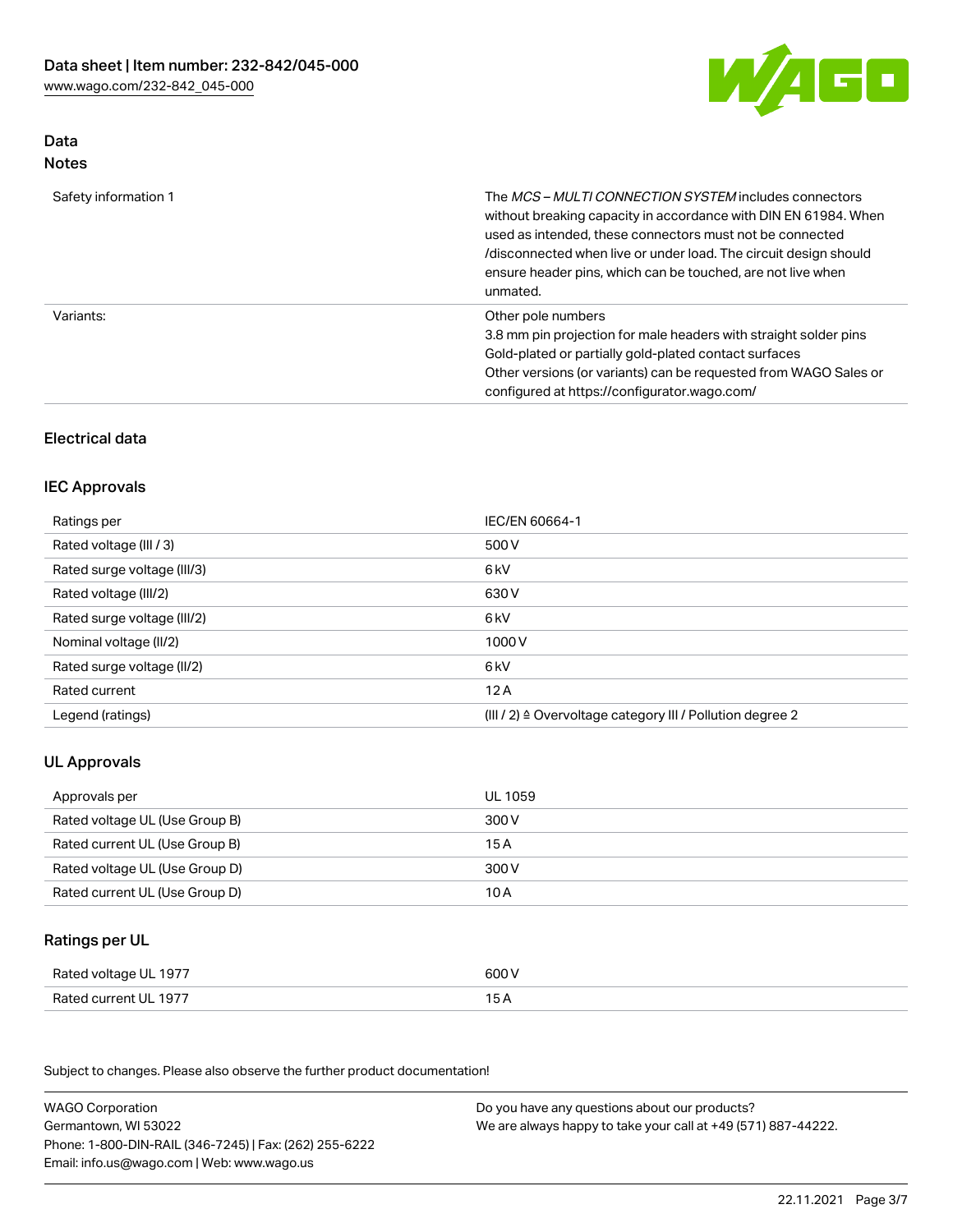

## CSA Approvals

| Approvals per                   | CSA   |
|---------------------------------|-------|
| Rated voltage CSA (Use Group B) | 300 V |
| Rated current CSA (Use Group B) | 15 A  |
| Rated voltage CSA (Use Group D) | 300 V |
| Rated current CSA (Use Group D) | 10 A  |

# Connection data

| Total number of potentials |  |
|----------------------------|--|
| Number of connection types |  |
| Number of levels           |  |

#### Connection 1

| Number of poles |  |
|-----------------|--|
|                 |  |

# Physical data

| Pin spacing                          | 7.5 mm / 0.295 inch   |
|--------------------------------------|-----------------------|
| Width                                | 89 mm / 3.504 inch    |
| Height                               | 15.4 mm / 0.606 inch  |
| Height from the surface              | 11.6 mm / 0.457 inch  |
| Depth                                | 18.25 mm / 0.719 inch |
| Solder pin length                    | 3.8 <sub>mm</sub>     |
| Solder pin dimensions                | $0.6 \times 1$ mm     |
| Drilled hole diameter with tolerance | $1.3$ $(+0.1)$ mm     |

# Plug-in connection

| Contact type (pluggable connector) | Female header |
|------------------------------------|---------------|
| Connector (connection type)        | for PCB       |
| Mismating protection               | No            |
| Mating direction to the PCB        | 0°            |
| Locking of plug-in connection      | Without       |

## PCB contact

| PCB Contact            | THT                                        |
|------------------------|--------------------------------------------|
| Solder pin arrangement | over the entire female connector (in-line) |

Subject to changes. Please also observe the further product documentation!

| <b>WAGO Corporation</b>                                | Do you have any questions about our products?                 |
|--------------------------------------------------------|---------------------------------------------------------------|
| Germantown, WI 53022                                   | We are always happy to take your call at +49 (571) 887-44222. |
| Phone: 1-800-DIN-RAIL (346-7245)   Fax: (262) 255-6222 |                                                               |
| Email: info.us@wago.com   Web: www.wago.us             |                                                               |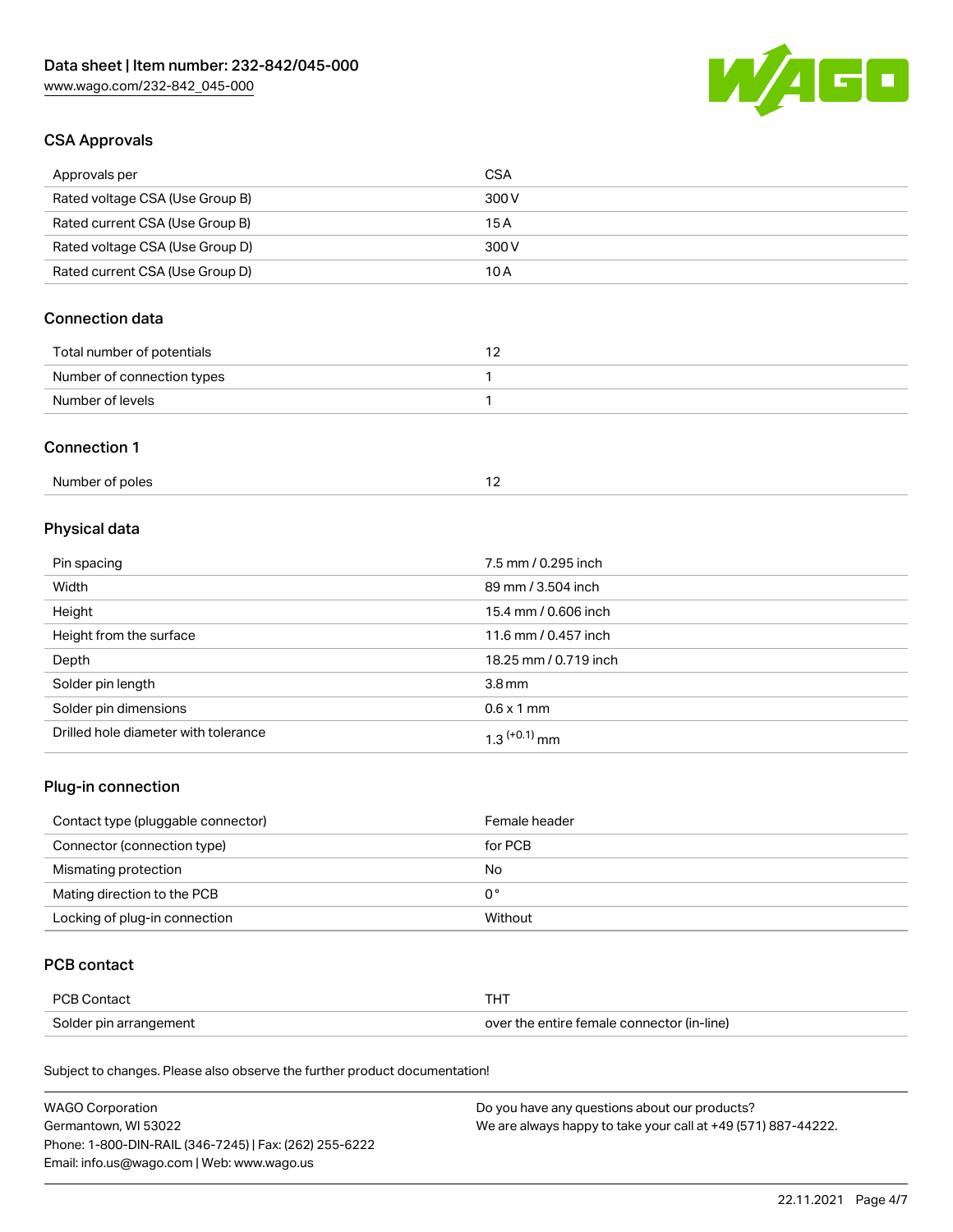

Number of solder pins per potential 1

#### Material data

| Color                       | gray             |
|-----------------------------|------------------|
| Material group              |                  |
| Insulation material         | Polyamide (PA66) |
| Flammability class per UL94 | V <sub>0</sub>   |
| Contact material            | Copper alloy     |
| Contact plating             | tin-plated       |
| Fire load                   | 0.261 MJ         |
| Weight                      | 13.2g            |

## Environmental requirements

| Limit temperature range<br>. | . +85 °ົ<br>cn.<br>-ou |  |
|------------------------------|------------------------|--|
|------------------------------|------------------------|--|

## Commercial data

| PU (SPU)              | 25 Stück      |
|-----------------------|---------------|
| Packaging type        | box           |
| Country of origin     | DE            |
| <b>GTIN</b>           | 4017332355315 |
| Customs tariff number | 85366990990   |

## Approvals / Certificates

#### UL-Approvals

| Logo | Approval                                    | <b>Additional Approval Text</b> | Certificate<br>name |
|------|---------------------------------------------|---------------------------------|---------------------|
| Ъ.   | <b>UR</b><br>Underwriters Laboratories Inc. | <b>UL 1059</b>                  | E45172              |
| o    | <b>UR</b><br>Underwriters Laboratories Inc. | <b>UL 1977</b>                  | E45171              |

Subject to changes. Please also observe the further product documentation!

| WAGO Corporation                                       | Do you have any questions about our products?                 |
|--------------------------------------------------------|---------------------------------------------------------------|
| Germantown, WI 53022                                   | We are always happy to take your call at +49 (571) 887-44222. |
| Phone: 1-800-DIN-RAIL (346-7245)   Fax: (262) 255-6222 |                                                               |
| Email: info.us@wago.com   Web: www.wago.us             |                                                               |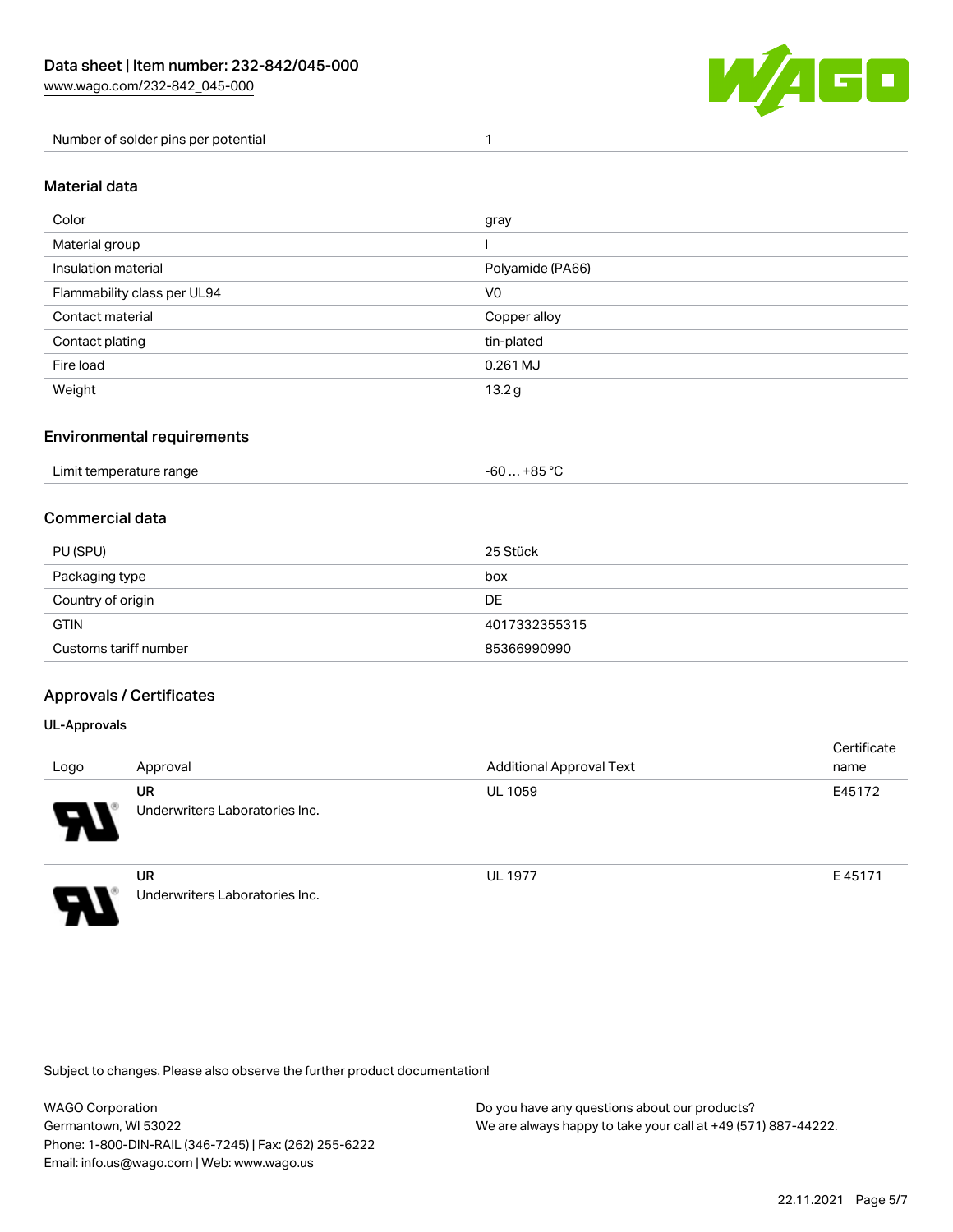

#### **Counterpart**

Item no.731-612

1-conductor male connector; CAGE CLAMP®; 2.5 mm²; Pin spacing 7.5 mm; 12-pole; 2,50 mm²; gray [www.wago.com/731-612](https://www.wago.com/731-612)

#### Optional accessories

Testing accessories



| Item no.: 210-136<br>Test plug; 2 mm Ø; with 500 mm cable | www.wago.com/210-136 |
|-----------------------------------------------------------|----------------------|
| Item no.: 231-662                                         |                      |

Test plugs for female connectors; for 7.5 mm and 7.62 mm pin spacing; 2,50 mm²; light gray [www.wago.com/231-662](http://www.wago.com/231-662)

## Downloads Documentation

| <b>Additional Information</b> |            |        |          |
|-------------------------------|------------|--------|----------|
| Technical explanations        | 2019 Apr 3 | pdf    | Download |
|                               |            | 2.0 MB |          |

## CAD files

## PCB Design

| Symbol and Footprint 232-842/045-000                                                | URL | Download |
|-------------------------------------------------------------------------------------|-----|----------|
| CAx data for your PCB design, consisting of "schematic symbols and PCB footprints", |     |          |
| allow easy integration of the WAGO component into your development environment.     |     |          |

#### Supported formats:

- $\blacksquare$ Accel EDA 14 & 15
- $\blacksquare$ Altium 6 to current version
- Cadence Allegro
- $\blacksquare$ **DesignSpark**
- $\blacksquare$ Eagle Libraries
- $\blacksquare$ KiCad
- $\blacksquare$ Mentor Graphics BoardStation
- $\blacksquare$ Mentor Graphics Design Architect

Subject to changes. Please also observe the further product documentation!

WAGO Corporation Germantown, WI 53022 Phone: 1-800-DIN-RAIL (346-7245) | Fax: (262) 255-6222 Email: info.us@wago.com | Web: www.wago.us